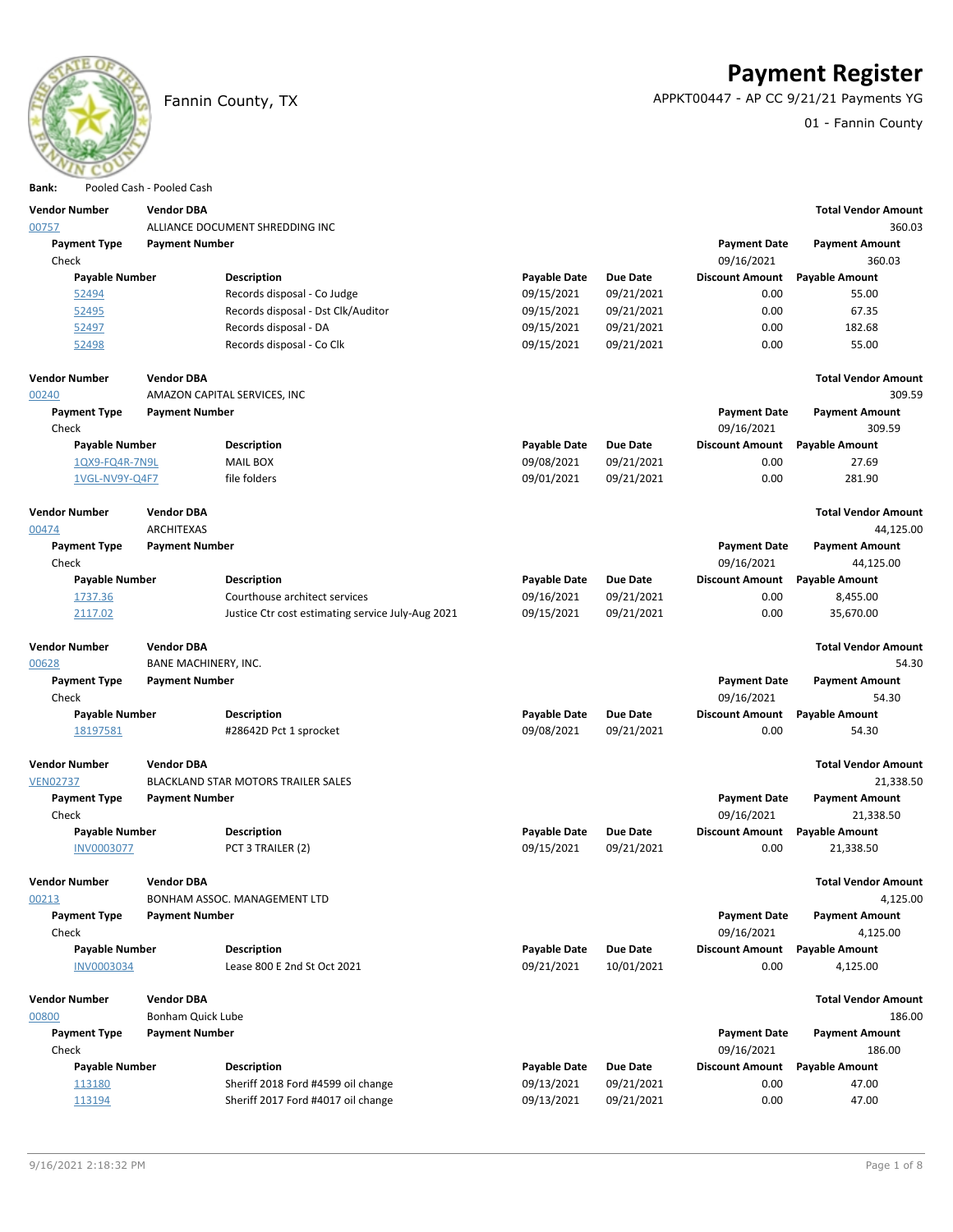| <b>Payment Register</b>             |                                                    |                                                                |                                   |                               |                                   | APPKT00447 - AP CC 9/21/21 Payments YG |
|-------------------------------------|----------------------------------------------------|----------------------------------------------------------------|-----------------------------------|-------------------------------|-----------------------------------|----------------------------------------|
| 113331                              |                                                    | Sheriff 2020 Chev #0342 oil change                             | 09/15/2021                        | 09/21/2021                    | 0.00                              | 92.00                                  |
| <b>Vendor Number</b><br>00443       | <b>Vendor DBA</b><br><b>BORSERINE LAW</b>          |                                                                |                                   |                               |                                   | <b>Total Vendor Amount</b><br>1,100.00 |
| <b>Payment Type</b><br>Check        | <b>Payment Number</b>                              |                                                                |                                   |                               | <b>Payment Date</b><br>09/16/2021 | <b>Payment Amount</b><br>1,100.00      |
| <b>Payable Number</b><br>1517       |                                                    | Description<br>FA-20-44915 KMTT Dst Ct 8/1-12/21               | <b>Payable Date</b><br>08/12/2021 | <b>Due Date</b><br>09/21/2021 | <b>Discount Amount</b><br>0.00    | <b>Payable Amount</b><br>1,100.00      |
| <b>Vendor Number</b><br>00725       | <b>Vendor DBA</b><br><b>BRANNAN, QUIENCY SMITH</b> |                                                                |                                   |                               |                                   | <b>Total Vendor Amount</b><br>773.00   |
| <b>Payment Type</b><br>Check        | <b>Payment Number</b>                              |                                                                |                                   |                               | <b>Payment Date</b><br>09/16/2021 | Payment Amount<br>773.00               |
| <b>Payable Number</b>               |                                                    | <b>Description</b>                                             | <b>Payable Date</b>               | <b>Due Date</b>               | <b>Discount Amount</b>            | <b>Payable Amount</b>                  |
| <b>INV0003042</b>                   |                                                    | FA-20-45001 MN Dst Ct 6/13-8/20/21                             | 08/20/2021                        | 09/21/2021                    | 0.00                              | 501.00                                 |
| <b>INV0003045</b>                   |                                                    | CR-21-28172 Moya Dst Ct 6/22-7/14/21                           | 07/14/2021                        | 09/21/2021                    | 0.00                              | 68.00                                  |
| INV0003046                          |                                                    | FA-20-45001 MN Dst Ct 9/2-3/21                                 | 09/03/2021                        | 09/21/2021                    | 0.00                              | 204.00                                 |
| <b>Vendor Number</b><br>00449       | <b>Vendor DBA</b><br>BRESE-LEBRON LAW, PLLC        |                                                                |                                   |                               |                                   | <b>Total Vendor Amount</b><br>212.50   |
| <b>Payment Type</b>                 | <b>Payment Number</b>                              |                                                                |                                   |                               | <b>Payment Date</b>               | <b>Payment Amount</b>                  |
| Check                               |                                                    |                                                                |                                   |                               | 09/16/2021                        | 212.50                                 |
| <b>Payable Number</b>               |                                                    | <b>Description</b>                                             | <b>Payable Date</b>               | <b>Due Date</b>               | <b>Discount Amount</b>            | <b>Payable Amount</b>                  |
| 374                                 |                                                    | CR-21-28037 Hamilton Dst Ct 6/25-9/7/21                        | 09/07/2021                        | 09/21/2021                    | 0.00                              | 212.50                                 |
| <b>Vendor Number</b><br>00190       | <b>Vendor DBA</b><br>CARTEGRAPH                    |                                                                |                                   |                               |                                   | <b>Total Vendor Amount</b><br>2,852.50 |
| <b>Payment Type</b>                 | <b>Payment Number</b>                              |                                                                |                                   |                               |                                   | <b>Payment Amount</b>                  |
| Check                               |                                                    |                                                                |                                   |                               | <b>Payment Date</b><br>09/16/2021 | 2,852.50                               |
| <b>Payable Number</b>               |                                                    | <b>Description</b>                                             | <b>Payable Date</b>               | <b>Due Date</b>               | <b>Discount Amount</b>            | <b>Payable Amount</b>                  |
| SIN007725-1                         |                                                    | Balance of Implementation #3 of 4                              | 08/31/2021                        | 09/21/2021                    | 0.00                              | 300.00                                 |
| SIN007781                           |                                                    | OMS implementation #4 of 4                                     | 09/16/2021                        | 09/21/2021                    | 0.00                              | 2,552.50                               |
| <b>Vendor Number</b>                | <b>Vendor DBA</b>                                  |                                                                |                                   |                               |                                   | <b>Total Vendor Amount</b>             |
| 00610                               |                                                    | <b>CIRCLE STAR QUICK LUBE &amp; TIRE</b>                       |                                   |                               |                                   | 502.51                                 |
| <b>Payment Type</b><br>Check        | <b>Payment Number</b>                              |                                                                |                                   |                               | <b>Payment Date</b><br>09/16/2021 | <b>Payment Amount</b><br>502.51        |
| <b>Payable Number</b><br>11-0192244 |                                                    | Description<br>Sheriff 2018 Chev UNIT 1408 REPAIRS             | <b>Payable Date</b><br>09/10/2021 | <b>Due Date</b><br>09/21/2021 | <b>Discount Amount</b><br>0.00    | <b>Payable Amount</b><br>502.51        |
| <b>Vendor Number</b>                | <b>Vendor DBA</b>                                  |                                                                |                                   |                               |                                   | <b>Total Vendor Amount</b>             |
| 00096                               | DM TRUCKING, LLC                                   |                                                                |                                   |                               |                                   | 11,406.08                              |
| <b>Payment Type</b>                 | <b>Payment Number</b>                              |                                                                |                                   |                               | <b>Payment Date</b>               | <b>Payment Amount</b>                  |
| Check                               |                                                    |                                                                |                                   |                               | 09/16/2021                        | 11,406.08                              |
| <b>Payable Number</b><br>3194       |                                                    | <b>Description</b><br>Pct 1 Rock & Gravel - hauling 8/19-27/21 | <b>Payable Date</b><br>08/23/2021 | <b>Due Date</b><br>09/21/2021 | <b>Discount Amount</b><br>0.00    | <b>Payable Amount</b><br>11,406.08     |
| <b>Vendor Number</b>                | <b>Vendor DBA</b>                                  |                                                                |                                   |                               |                                   | <b>Total Vendor Amount</b>             |
| 00438                               | EVANS, MICHAEL S.                                  |                                                                |                                   |                               |                                   | 300.00                                 |
| <b>Payment Type</b><br>Check        | <b>Payment Number</b>                              |                                                                |                                   |                               | <b>Payment Date</b><br>09/16/2021 | <b>Payment Amount</b><br>300.00        |
| <b>Payable Number</b><br>INV0003071 |                                                    | Description<br>50903 Chacon Co Ct@Law                          | <b>Payable Date</b><br>09/13/2021 | <b>Due Date</b><br>09/21/2021 | <b>Discount Amount</b><br>0.00    | <b>Payable Amount</b><br>300.00        |
| <b>Vendor Number</b>                | <b>Vendor DBA</b>                                  |                                                                |                                   |                               |                                   | <b>Total Vendor Amount</b>             |
| 00458                               |                                                    | FANNIN COUNTY BAR ASSOCIATION                                  |                                   |                               |                                   | 300.00                                 |
| <b>Payment Type</b>                 | <b>Payment Number</b>                              |                                                                |                                   |                               | <b>Payment Date</b>               | <b>Payment Amount</b>                  |
| Check                               |                                                    |                                                                |                                   |                               | 09/16/2021                        | 300.00                                 |
| Payable Number                      |                                                    | <b>Description</b>                                             | <b>Payable Date</b>               | <b>Due Date</b>               | <b>Discount Amount</b>            | <b>Payable Amount</b>                  |
| <b>INV0003053</b>                   |                                                    | <b>Bar Association dues</b>                                    | 08/27/2021                        | 09/21/2021                    | 0.00                              | 300.00                                 |
|                                     |                                                    |                                                                |                                   |                               |                                   |                                        |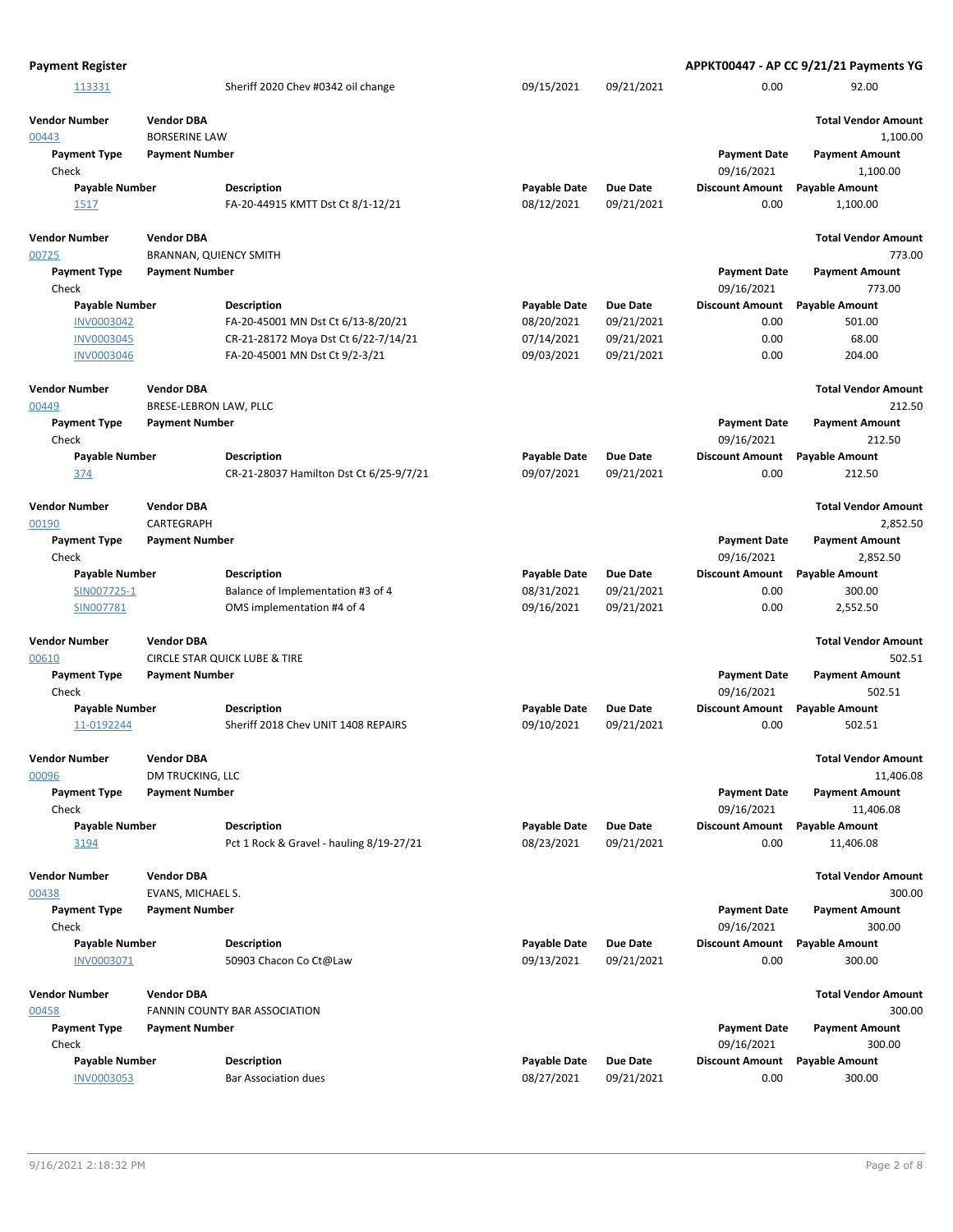| <b>Payment Register</b>      |                             |                                   |                     |                 |                                   | APPKT00447 - AP CC 9/21/21 Payments YG |
|------------------------------|-----------------------------|-----------------------------------|---------------------|-----------------|-----------------------------------|----------------------------------------|
| <b>Vendor Number</b>         | <b>Vendor DBA</b>           |                                   |                     |                 |                                   | <b>Total Vendor Amount</b>             |
| <b>VEN02741</b>              | Hernandez, Lauro            |                                   |                     |                 |                                   | 140.00                                 |
| <b>Payment Type</b>          | <b>Payment Number</b>       |                                   |                     |                 | <b>Payment Date</b>               | <b>Payment Amount</b>                  |
| Check                        |                             |                                   |                     |                 | 09/16/2021                        | 140.00                                 |
| <b>Payable Number</b>        |                             | <b>Description</b>                | <b>Payable Date</b> | <b>Due Date</b> | <b>Discount Amount</b>            | <b>Payable Amount</b>                  |
| 104901                       |                             | tractor tire repair               | 09/15/2021          | 09/21/2021      | 0.00                              | 140.00                                 |
| <b>Vendor Number</b>         | <b>Vendor DBA</b>           |                                   |                     |                 |                                   | <b>Total Vendor Amount</b>             |
| 00126                        | <b>HERRINGTON PLUMBING</b>  |                                   |                     |                 |                                   | 75.00                                  |
| <b>Payment Type</b>          | <b>Payment Number</b>       |                                   |                     |                 | <b>Payment Date</b>               | <b>Payment Amount</b>                  |
| Check                        |                             |                                   |                     |                 | 09/16/2021                        | 75.00                                  |
| <b>Payable Number</b>        |                             | <b>Description</b>                | <b>Payable Date</b> | <b>Due Date</b> | <b>Discount Amount</b>            | <b>Payable Amount</b>                  |
| <b>INV0003070</b>            |                             | S & E Annex unstop lav            | 09/07/2021          | 09/21/2021      | 0.00                              | 75.00                                  |
| <b>Vendor Number</b>         | <b>Vendor DBA</b>           |                                   |                     |                 |                                   | <b>Total Vendor Amount</b>             |
| 00413                        |                             | HUNT COUNTY LIVESTOCK IMPOUND LLC |                     |                 |                                   | 665.00                                 |
| <b>Payment Type</b><br>Check | <b>Payment Number</b>       |                                   |                     |                 | <b>Payment Date</b><br>09/16/2021 | <b>Payment Amount</b><br>665.00        |
| <b>Payable Number</b>        |                             | <b>Description</b>                | <b>Payable Date</b> | Due Date        | <b>Discount Amount</b>            | <b>Payable Amount</b>                  |
| 108                          |                             | Estray fees 1 cow 18 days         | 09/15/2021          | 09/21/2021      | 0.00                              | 665.00                                 |
| <b>Vendor Number</b>         | <b>Vendor DBA</b>           |                                   |                     |                 |                                   | <b>Total Vendor Amount</b>             |
| 00405                        | <b>IHS PHARMACY</b>         |                                   |                     |                 |                                   | 10,451.34                              |
| <b>Payment Type</b><br>Check | <b>Payment Number</b>       |                                   |                     |                 | <b>Payment Date</b><br>09/16/2021 | <b>Payment Amount</b><br>10,451.34     |
| <b>Payable Number</b>        |                             | <b>Description</b>                | <b>Payable Date</b> | Due Date        | <b>Discount Amount</b>            | <b>Payable Amount</b>                  |
| 75718                        |                             | July 2021 returned meds           | 08/19/2021          | 08/19/2021      | 0.00                              | $-41.41$                               |
| 75728                        |                             | June & July 2021 returned meds    | 08/20/2021          | 08/20/2021      | 0.00                              | $-133.39$                              |
| 76070                        |                             | Aug 2021 prescriptions            | 08/31/2021          | 09/21/2021      | 0.00                              | 10,626.14                              |
|                              |                             |                                   |                     |                 |                                   |                                        |
| <b>Vendor Number</b>         | <b>Vendor DBA</b>           |                                   |                     |                 |                                   | <b>Total Vendor Amount</b>             |
| 00541                        | KIRBY, SHELLY               |                                   |                     |                 |                                   | 60.00                                  |
| <b>Payment Type</b><br>Check | <b>Payment Number</b>       |                                   |                     |                 | <b>Payment Date</b><br>09/16/2021 | <b>Payment Amount</b><br>60.00         |
| <b>Payable Number</b>        |                             | <b>Description</b>                | <b>Payable Date</b> | <b>Due Date</b> | <b>Discount Amount</b>            | <b>Payable Amount</b>                  |
| 069480                       |                             | Windom mowing 9/9/21              | 09/09/2021          | 09/21/2021      | 0.00                              | 60.00                                  |
| <b>Vendor Number</b>         | <b>Vendor DBA</b>           |                                   |                     |                 |                                   | <b>Total Vendor Amount</b>             |
| 00649                        |                             | LAW OFFICE OF MYLES PORTER, P.C.  |                     |                 |                                   | 600.00                                 |
| <b>Payment Type</b>          | <b>Payment Number</b>       |                                   |                     |                 | <b>Payment Date</b>               | <b>Payment Amount</b>                  |
| Check                        |                             |                                   |                     |                 | 09/16/2021                        | 600.00                                 |
| <b>Payable Number</b>        |                             | <b>Description</b>                | <b>Payable Date</b> | Due Date        | <b>Discount Amount</b>            | <b>Payable Amount</b>                  |
| <b>INV0003032</b>            |                             | 50757 Damian Co Ct@Law            | 09/08/2021          | 09/21/2021      | 0.00                              | 300.00                                 |
| INV0003033                   |                             | 50549 Mitchell Co Ct@Law          | 09/08/2021          | 09/21/2021      | 0.00                              | 300.00                                 |
| <b>Vendor Number</b>         | <b>Vendor DBA</b>           |                                   |                     |                 |                                   | <b>Total Vendor Amount</b>             |
| 00048                        | LEONARD, CITY OF            |                                   |                     |                 |                                   | 350.00                                 |
| <b>Payment Type</b>          | <b>Payment Number</b>       |                                   |                     |                 | <b>Payment Date</b>               | <b>Payment Amount</b>                  |
| Check                        |                             |                                   |                     |                 | 09/16/2021                        | 350.00                                 |
| <b>Payable Number</b>        |                             | <b>Description</b>                | <b>Payable Date</b> | <b>Due Date</b> | <b>Discount Amount</b>            | <b>Payable Amount</b>                  |
| INV0003037                   |                             | Lease JP2 office Oct 2021         | 09/21/2021          | 10/01/2021      | 0.00                              | 350.00                                 |
| <b>Vendor Number</b>         | <b>Vendor DBA</b>           |                                   |                     |                 |                                   | <b>Total Vendor Amount</b>             |
| 00437                        | <b>MARLIN BUSINESS BANK</b> |                                   |                     |                 |                                   | 3,516.75                               |
| <b>Payment Type</b>          | <b>Payment Number</b>       |                                   |                     |                 | <b>Payment Date</b>               | <b>Payment Amount</b>                  |
| Check                        |                             |                                   |                     |                 | 09/16/2021                        | 3,516.75                               |
| <b>Payable Number</b>        |                             | <b>Description</b>                | <b>Payable Date</b> | <b>Due Date</b> | <b>Discount Amount</b>            | <b>Payable Amount</b>                  |
| 19284093                     |                             | telephone system                  | 09/09/2021          | 09/21/2021      | 0.00                              | 3,516.75                               |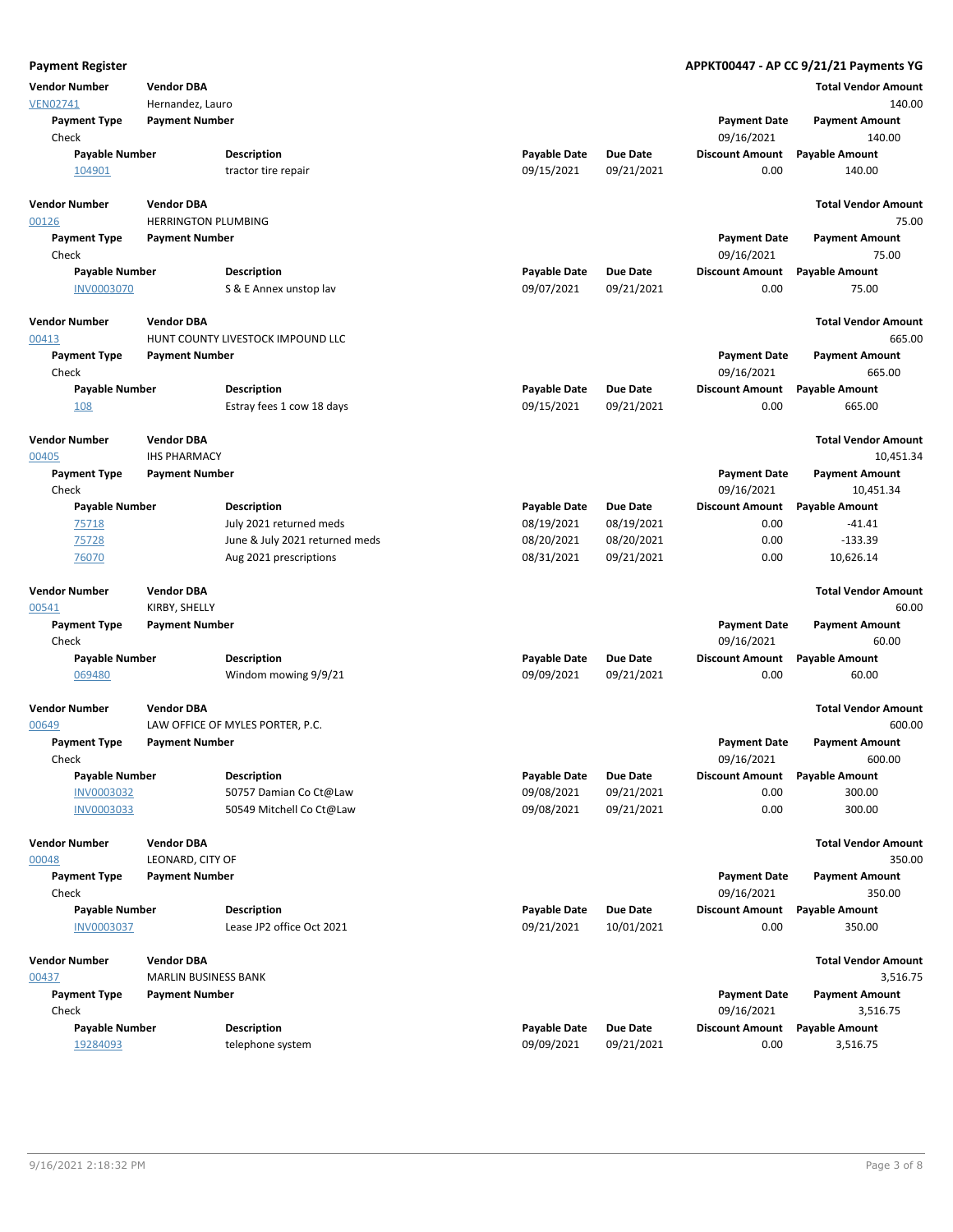| <b>Payment Register</b>      |                           |                                             |                     |                 |                                   | APPKT00447 - AP CC 9/21/21 Payments YG |
|------------------------------|---------------------------|---------------------------------------------|---------------------|-----------------|-----------------------------------|----------------------------------------|
| <b>Vendor Number</b>         | <b>Vendor DBA</b>         |                                             |                     |                 |                                   | <b>Total Vendor Amount</b>             |
| 00214                        | MCCRAW II, BILLY MAYFIELD |                                             |                     |                 |                                   | 3,000.00                               |
| <b>Payment Type</b>          | <b>Payment Number</b>     |                                             |                     |                 | <b>Payment Date</b>               | <b>Payment Amount</b>                  |
| Check                        |                           |                                             |                     |                 | 09/16/2021                        | 3,000.00                               |
| <b>Payable Number</b>        |                           | <b>Description</b>                          | <b>Payable Date</b> | <b>Due Date</b> | <b>Discount Amount</b>            | <b>Payable Amount</b>                  |
| INV0003036                   |                           | Lease 200 E 1st Office & warehouse Oct 2021 | 09/21/2021          | 10/01/2021      | 0.00                              | 3,000.00                               |
| <b>Vendor Number</b>         | <b>Vendor DBA</b>         |                                             |                     |                 |                                   | <b>Total Vendor Amount</b>             |
| 00337                        | MIEARS, STEVEN R.         |                                             |                     |                 |                                   | 1,125.00                               |
| <b>Payment Type</b>          | <b>Payment Number</b>     |                                             |                     |                 | <b>Payment Date</b>               | <b>Payment Amount</b>                  |
| Check                        |                           |                                             |                     |                 | 09/16/2021                        | 1,125.00                               |
| <b>Payable Number</b>        |                           | <b>Description</b>                          | <b>Payable Date</b> | <b>Due Date</b> | <b>Discount Amount</b>            | <b>Payable Amount</b>                  |
| <b>INV0003044</b>            |                           | J-2020-012 Pruden Dst Ct 12/15/20-1/29/21   | 03/01/2021          | 09/21/2021      | 0.00                              | 1,125.00                               |
| <b>Vendor Number</b>         | <b>Vendor DBA</b>         |                                             |                     |                 |                                   | <b>Total Vendor Amount</b>             |
| 00216                        | OFFICE DEPOT              |                                             |                     |                 |                                   | 133.73                                 |
| <b>Payment Type</b>          | <b>Payment Number</b>     |                                             |                     |                 | <b>Payment Date</b>               | <b>Payment Amount</b>                  |
| Check                        |                           |                                             |                     |                 | 09/16/2021                        | 133.73                                 |
| Payable Number               |                           | <b>Description</b>                          | <b>Payable Date</b> | <b>Due Date</b> | <b>Discount Amount</b>            | <b>Payable Amount</b>                  |
| 190101375001                 |                           | OFFICE AND BUILDING SUPPLIES                | 09/09/2021          | 09/21/2021      | 0.00                              | 126.26                                 |
| 192579581002                 |                           | DISTRICT CLERK OFFICE SUPPLIES              | 08/30/2021          | 09/21/2021      | 0.00                              | 7.47                                   |
| <b>Vendor Number</b>         | <b>Vendor DBA</b>         |                                             |                     |                 |                                   | <b>Total Vendor Amount</b>             |
| 00436                        |                           | OLD SCHOOL ENTERPRISES TWO LLC              |                     |                 |                                   | 1,150.00                               |
| <b>Payment Type</b>          | <b>Payment Number</b>     |                                             |                     |                 | <b>Payment Date</b>               | <b>Payment Amount</b>                  |
| Check                        |                           |                                             |                     |                 | 09/16/2021                        | 1,150.00                               |
| <b>Payable Number</b>        |                           | <b>Description</b>                          | <b>Payable Date</b> | <b>Due Date</b> | <b>Discount Amount</b>            | <b>Payable Amount</b>                  |
| <b>INV0003035</b>            |                           | Lease 108 E Sam Rayburn Oct 2021            | 09/21/2021          | 10/01/2021      | 0.00                              | 1,150.00                               |
| <b>Vendor Number</b>         | <b>Vendor DBA</b>         |                                             |                     |                 |                                   | <b>Total Vendor Amount</b>             |
| 00532                        | PARHAM, WILLIAM           |                                             |                     |                 |                                   | 1,200.00                               |
| <b>Payment Type</b><br>Check | <b>Payment Number</b>     |                                             |                     |                 | <b>Payment Date</b><br>09/16/2021 | <b>Payment Amount</b><br>1,200.00      |
| Payable Number               |                           | <b>Description</b>                          | <b>Payable Date</b> | Due Date        | <b>Discount Amount</b>            | <b>Payable Amount</b>                  |
| <b>INV0003072</b>            |                           | 50590 Rogers Co Ct@Law                      | 09/15/2021          | 09/21/2021      | 0.00                              | 300.00                                 |
| <b>INV0003073</b>            |                           | 50476 Wooten Co Ct@Law                      | 09/15/2021          | 09/21/2021      | 0.00                              | 300.00                                 |
| <b>INV0003074</b>            |                           | 50955 Wait Co Ct@Law                        | 09/15/2021          | 09/21/2021      | 0.00                              | 300.00                                 |
| <b>INV0003078</b>            |                           | 50803 Garvey Co Ct@Law                      | 09/15/2021          | 09/21/2021      | 0.00                              | 300.00                                 |
| Vendor Number                | <b>Vendor DBA</b>         |                                             |                     |                 |                                   | <b>Total Vendor Amount</b>             |
| 00006                        | <b>PARKER TIRE</b>        |                                             |                     |                 |                                   | 40.00                                  |
| <b>Payment Type</b><br>Check | <b>Payment Number</b>     |                                             |                     |                 | <b>Payment Date</b><br>09/16/2021 | <b>Payment Amount</b><br>40.00         |
| <b>Payable Number</b>        |                           | <b>Description</b>                          | <b>Payable Date</b> | <b>Due Date</b> | <b>Discount Amount</b>            | <b>Payable Amount</b>                  |
| 13451                        |                           | Pct 1 tire repair                           | 09/07/2021          | 09/21/2021      | 0.00                              | 40.00                                  |
| <b>Vendor Number</b>         | <b>Vendor DBA</b>         |                                             |                     |                 |                                   | <b>Total Vendor Amount</b>             |
| 00589                        | PERKINS, J. DANIEL        |                                             |                     |                 |                                   | 702.00                                 |
| <b>Payment Type</b>          | <b>Payment Number</b>     |                                             |                     |                 | <b>Payment Date</b>               | <b>Payment Amount</b>                  |
| Check                        |                           |                                             |                     |                 | 09/16/2021                        | 702.00                                 |
| Payable Number               |                           | <b>Description</b>                          | <b>Payable Date</b> | <b>Due Date</b> | <b>Discount Amount</b>            | <b>Payable Amount</b>                  |
| <b>INV0003047</b>            |                           | FA-16-42974 LF/AS/GS/LD Dst Ct 8/5-9/9/21   | 09/09/2021          | 09/21/2021      | 0.00                              | 567.00                                 |
| <b>INV0003048</b>            |                           | FA-20-44630 SAR Dst Ct 8/12-9/9/21          | 09/09/2021          | 09/21/2021      | 0.00                              | 135.00                                 |
| Vendor Number                | <b>Vendor DBA</b>         |                                             |                     |                 |                                   | <b>Total Vendor Amount</b>             |
| 00057                        | PUSH & PULL HYDRAULICS    |                                             |                     |                 |                                   | 165.00                                 |
| <b>Payment Type</b>          | <b>Payment Number</b>     |                                             |                     |                 | <b>Payment Date</b>               | <b>Payment Amount</b>                  |
| Check                        |                           |                                             |                     |                 | 09/16/2021                        | 165.00                                 |
| <b>Payable Number</b>        |                           | <b>Description</b>                          | <b>Payable Date</b> | <b>Due Date</b> | <b>Discount Amount</b>            | <b>Payable Amount</b>                  |
| <u>16025</u>                 |                           | Pct 2 Tie rod cylinder rebuilt              | 09/01/2021          | 09/21/2021      | 0.00                              | 165.00                                 |
|                              |                           |                                             |                     |                 |                                   |                                        |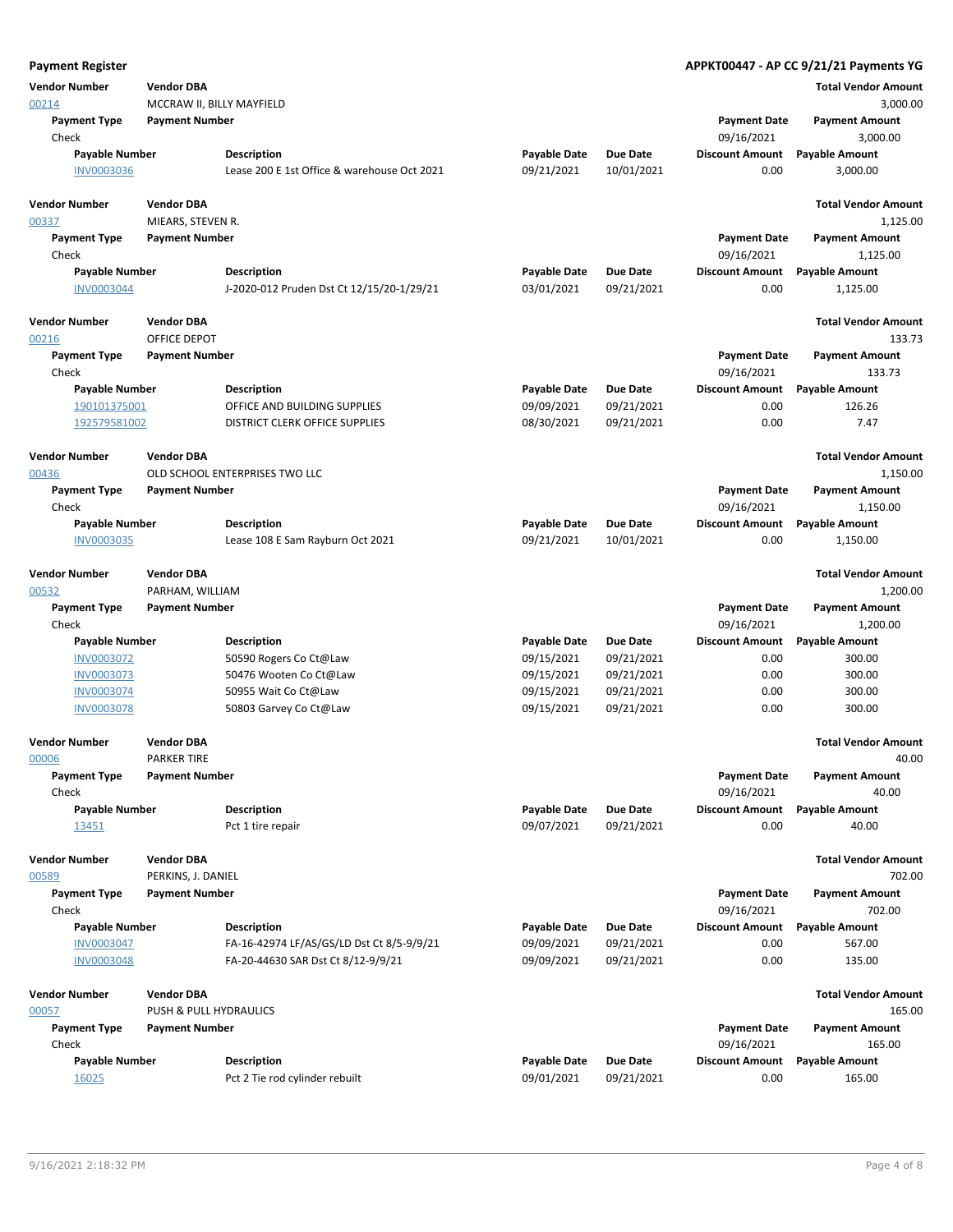| <b>Payment Register</b>       |                                              |                                           |                     |                 |                                   | APPKT00447 - AP CC 9/21/21 Payments YG |
|-------------------------------|----------------------------------------------|-------------------------------------------|---------------------|-----------------|-----------------------------------|----------------------------------------|
| <b>Vendor Number</b>          | <b>Vendor DBA</b>                            |                                           |                     |                 |                                   | <b>Total Vendor Amount</b>             |
| 00478                         |                                              | REINERT PAPER & CHEMICAL CENTER           |                     |                 |                                   | 326.79                                 |
| <b>Payment Type</b>           | <b>Payment Number</b>                        |                                           |                     |                 | <b>Payment Date</b>               | <b>Payment Amount</b>                  |
| Check                         |                                              |                                           |                     |                 | 09/16/2021                        | 326.79                                 |
| <b>Payable Number</b>         |                                              | <b>Description</b>                        | <b>Payable Date</b> | <b>Due Date</b> | <b>Discount Amount</b>            | <b>Payable Amount</b>                  |
| 430850                        |                                              | <b>JANIORIAL SUPPLIES</b>                 | 09/14/2021          | 09/21/2021      | 0.00                              | 326.79                                 |
| <b>Vendor Number</b><br>00289 | <b>Vendor DBA</b><br><b>RELIANT</b>          |                                           |                     |                 |                                   | <b>Total Vendor Amount</b><br>158.77   |
| <b>Payment Type</b>           | <b>Payment Number</b>                        |                                           |                     |                 | <b>Payment Date</b>               | <b>Payment Amount</b>                  |
| Check                         |                                              |                                           |                     |                 | 09/16/2021                        | 158.77                                 |
| <b>Payable Number</b>         |                                              | <b>Description</b>                        | <b>Payable Date</b> | <b>Due Date</b> | <b>Discount Amount</b>            | <b>Payable Amount</b>                  |
| 111 034 315 114 4             |                                              | #2 533 972-2 Pct 2 electric 8/9-9/8/21    | 09/10/2021          | 09/21/2021      | 0.00                              | 120.92                                 |
| 115 008 905 949 9             |                                              | #2 591 591-9 Pct 2 gd 8/9-9/8/21          | 09/13/2021          | 09/21/2021      | 0.00                              | 26.50                                  |
| 115 008 905 950 7             |                                              | #2 591 592-7 Pct 2 gd 8/9-9/8/21          | 09/13/2021          | 09/21/2021      | 0.00                              | 11.35                                  |
| <b>Vendor Number</b>          | <b>Vendor DBA</b>                            |                                           |                     |                 |                                   | <b>Total Vendor Amount</b>             |
| 00817                         | SMITH, THOMAS SCOTT                          |                                           |                     |                 |                                   | 1,248.45                               |
| <b>Payment Type</b>           | <b>Payment Number</b>                        |                                           |                     |                 | <b>Payment Date</b>               | <b>Payment Amount</b>                  |
| Check                         |                                              |                                           |                     |                 | 09/16/2021                        | 1,248.45                               |
| <b>Payable Number</b>         |                                              | <b>Description</b>                        | <b>Payable Date</b> | <b>Due Date</b> | <b>Discount Amount</b>            | <b>Payable Amount</b>                  |
| <b>INV0003043</b>             |                                              | CR-21-28114 St. George Dst Ct 6/15-9/3/21 | 09/03/2021          | 09/21/2021      | 0.00                              | 1,248.45                               |
| <b>Vendor Number</b><br>00596 | <b>Vendor DBA</b><br>SOUTHERN TIRE MART, LLC |                                           |                     |                 |                                   | <b>Total Vendor Amount</b><br>1,455.87 |
| <b>Payment Type</b>           | <b>Payment Number</b>                        |                                           |                     |                 | <b>Payment Date</b>               | <b>Payment Amount</b>                  |
| Check                         |                                              |                                           |                     |                 | 09/16/2021                        | 1,455.87                               |
| <b>Payable Number</b>         |                                              | Description                               | <b>Payable Date</b> | <b>Due Date</b> | <b>Discount Amount</b>            | <b>Payable Amount</b>                  |
| 4170040089                    |                                              | PCT 1 TIRES                               | 09/15/2021          | 09/21/2021      | 0.00                              | 1,455.87                               |
| <b>Vendor Number</b>          | <b>Vendor DBA</b>                            |                                           |                     |                 |                                   | <b>Total Vendor Amount</b>             |
| 00707                         | SPARKLIGHT                                   |                                           |                     |                 |                                   | 1,833.98                               |
| <b>Payment Type</b><br>Check  | <b>Payment Number</b>                        |                                           |                     |                 | <b>Payment Date</b><br>09/16/2021 | <b>Payment Amount</b><br>1,833.98      |
| <b>Payable Number</b>         |                                              | <b>Description</b>                        | <b>Payable Date</b> | <b>Due Date</b> | <b>Discount Amount</b>            | <b>Payable Amount</b>                  |
| INV0003049                    |                                              | Internet service 9/11-10/10/21            | 09/13/2021          | 09/21/2021      | 0.00                              | 1,833.98                               |
| <b>Vendor Number</b>          | <b>Vendor DBA</b>                            |                                           |                     |                 |                                   | <b>Total Vendor Amount</b>             |
| 00606                         |                                              | SUSAN E. CARTER ATTORNEY AT LAW           |                     |                 |                                   | 600.00                                 |
| <b>Payment Type</b>           | <b>Payment Number</b>                        |                                           |                     |                 | <b>Payment Date</b>               | <b>Payment Amount</b>                  |
| Check                         |                                              |                                           |                     |                 | 09/16/2021                        | 600.00                                 |
| Payable Number                |                                              | <b>Description</b>                        | <b>Payable Date</b> | <b>Due Date</b> | <b>Discount Amount</b>            | <b>Payable Amount</b>                  |
| <b>INV0003075</b>             |                                              | 50375 Ross Co Ct@Law                      | 09/15/2021          | 09/21/2021      | 0.00                              | 300.00                                 |
| <b>INV0003076</b>             |                                              | 50814 Casco-Martinez Co Ct@Law            | 09/15/2021          | 09/21/2021      | 0.00                              | 300.00                                 |
| <b>Vendor Number</b>          | <b>Vendor DBA</b>                            |                                           |                     |                 |                                   | <b>Total Vendor Amount</b>             |
| 00511                         |                                              | TEXAS COMMISSION ON ENVIRONMENTAL QUALITY |                     |                 |                                   | 890.00                                 |
| <b>Payment Type</b>           | <b>Payment Number</b>                        |                                           |                     |                 | <b>Payment Date</b>               | <b>Payment Amount</b>                  |
| Check                         |                                              |                                           |                     |                 | 09/16/2021                        | 890.00                                 |
| <b>Payable Number</b>         |                                              | <b>Description</b>                        | <b>Payable Date</b> | <b>Due Date</b> | <b>Discount Amount</b>            | <b>Payable Amount</b>                  |
| WTR0058021-23                 |                                              | FY21 4th gtr onsite council fee           | 09/15/2021          | 09/21/2021      | 0.00                              | 890.00                                 |
| <b>Vendor Number</b>          | <b>Vendor DBA</b>                            |                                           |                     |                 |                                   | <b>Total Vendor Amount</b>             |
| 00767                         |                                              | TEXAS DEPT. OF STATE HEALTH SERVICE       |                     |                 |                                   | 239.73                                 |
| <b>Payment Type</b><br>Check  | <b>Payment Number</b>                        |                                           |                     |                 | <b>Payment Date</b><br>09/16/2021 | <b>Payment Amount</b><br>239.73        |
| <b>Payable Number</b>         |                                              | <b>Description</b>                        | <b>Payable Date</b> | <b>Due Date</b> | <b>Discount Amount</b>            | <b>Payable Amount</b>                  |
| 2014353                       |                                              | Aug 2021 remote birth access              | 09/01/2021          | 09/21/2021      | 0.00                              | 239.73                                 |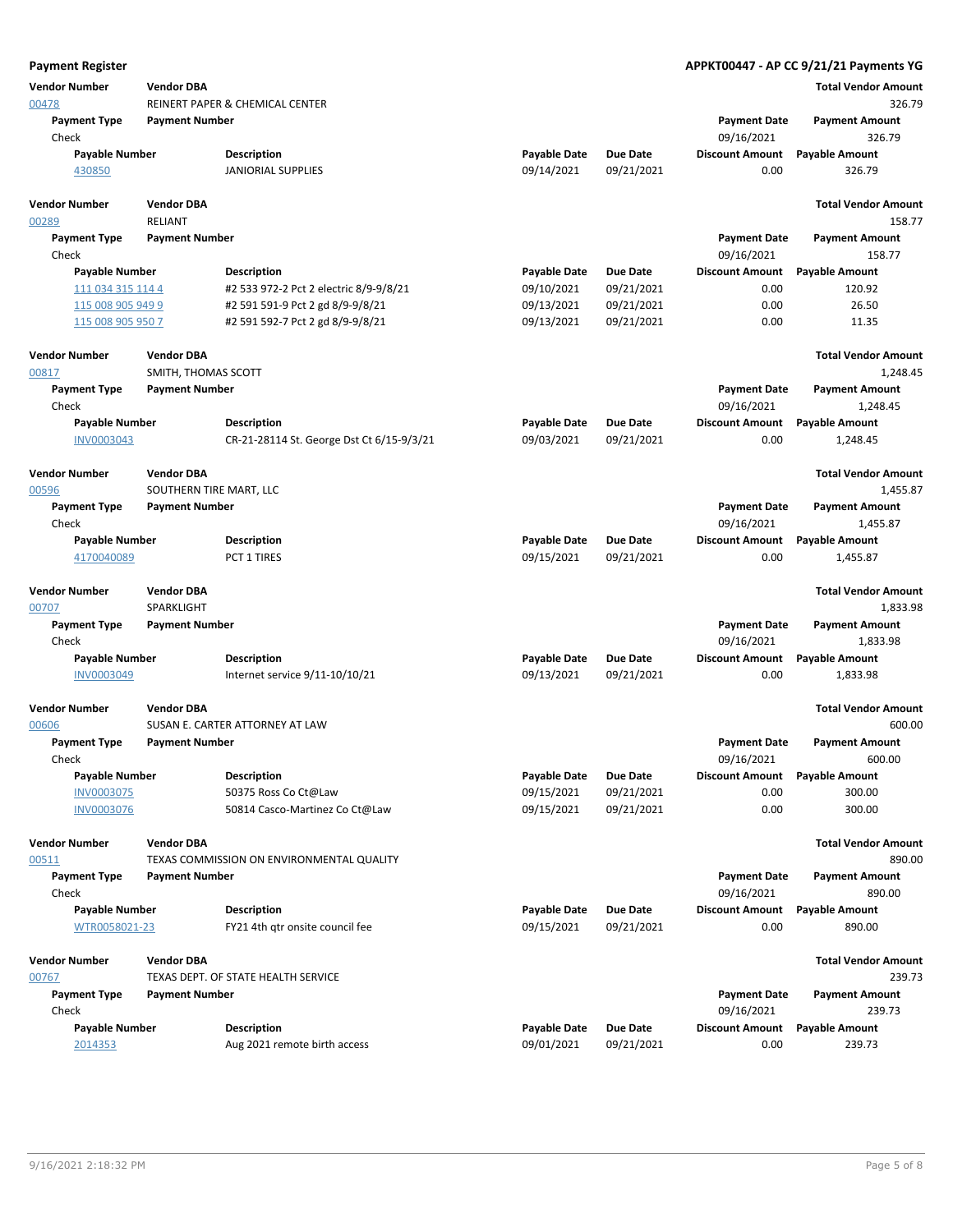| <b>Payment Register</b> |                         |                                       |                     |                 |                        | APPKT00447 - AP CC 9/21/21 Payments YG |
|-------------------------|-------------------------|---------------------------------------|---------------------|-----------------|------------------------|----------------------------------------|
| <b>Vendor Number</b>    | <b>Vendor DBA</b>       |                                       |                     |                 |                        | <b>Total Vendor Amount</b>             |
| 00265                   | TEXHOMA LIMESTONE, INC. |                                       |                     |                 |                        | 293.85                                 |
| <b>Payment Type</b>     | <b>Payment Number</b>   |                                       |                     |                 | <b>Payment Date</b>    | <b>Payment Amount</b>                  |
| Check                   |                         |                                       |                     |                 | 09/16/2021             | 293.85                                 |
| <b>Payable Number</b>   |                         | <b>Description</b>                    | <b>Payable Date</b> | <b>Due Date</b> | <b>Discount Amount</b> | <b>Payable Amount</b>                  |
| 8554                    |                         | Pct 4 Rock & Gravel-hauling 9/7-11/21 | 09/15/2021          | 09/21/2021      | 0.00                   | 293.85                                 |
| <b>Vendor Number</b>    | <b>Vendor DBA</b>       |                                       |                     |                 |                        | <b>Total Vendor Amount</b>             |
| 00127                   | <b>VERIZON WIRELESS</b> |                                       |                     |                 |                        | 797.85                                 |
| <b>Payment Type</b>     | <b>Payment Number</b>   |                                       |                     |                 | <b>Payment Date</b>    | <b>Payment Amount</b>                  |
| Check                   |                         |                                       |                     |                 | 09/16/2021             | 797.85                                 |
| <b>Payable Number</b>   |                         | <b>Description</b>                    | <b>Payable Date</b> | <b>Due Date</b> | <b>Discount Amount</b> | <b>Payable Amount</b>                  |
| 9888129163              |                         | Verizon internet 8/11-9/10/21         | 09/10/2021          | 09/21/2021      | 0.00                   | 797.85                                 |
| <b>Vendor Number</b>    | <b>Vendor DBA</b>       |                                       |                     |                 |                        | <b>Total Vendor Amount</b>             |
| 00480                   | <b>VESTED NETWORKS</b>  |                                       |                     |                 |                        | 60.00                                  |
| <b>Payment Type</b>     | <b>Payment Number</b>   |                                       |                     |                 | <b>Payment Date</b>    | <b>Payment Amount</b>                  |
| Check                   |                         |                                       |                     |                 | 09/16/2021             | 60.00                                  |
| <b>Payable Number</b>   |                         | <b>Description</b>                    | <b>Payable Date</b> | <b>Due Date</b> | <b>Discount Amount</b> | <b>Payable Amount</b>                  |
| <b>IN19097</b>          |                         | Oct 2021 phone system                 | 09/16/2021          | 09/21/2021      | 0.00                   | 60.00                                  |
| <b>Vendor Number</b>    | <b>Vendor DBA</b>       |                                       |                     |                 |                        | <b>Total Vendor Amount</b>             |
| 00486                   |                         | WOODSON, MARY ANN CSR, RPR            |                     |                 |                        | 484.00                                 |
| <b>Payment Type</b>     | <b>Payment Number</b>   |                                       |                     |                 | <b>Payment Date</b>    | <b>Payment Amount</b>                  |
| Check                   |                         |                                       |                     |                 | 09/16/2021             | 484.00                                 |
| <b>Payable Number</b>   |                         | <b>Description</b>                    | <b>Payable Date</b> | <b>Due Date</b> | <b>Discount Amount</b> | <b>Payable Amount</b>                  |
| <b>INV0003031</b>       |                         | CR-16-25815 Houser transcript         | 09/10/2021          | 09/21/2021      | 0.00                   | 88.00                                  |
| <b>INV0003050</b>       |                         | CR-21-28094 Garcia transcript         | 09/14/2021          | 09/21/2021      | 0.00                   | 396.00                                 |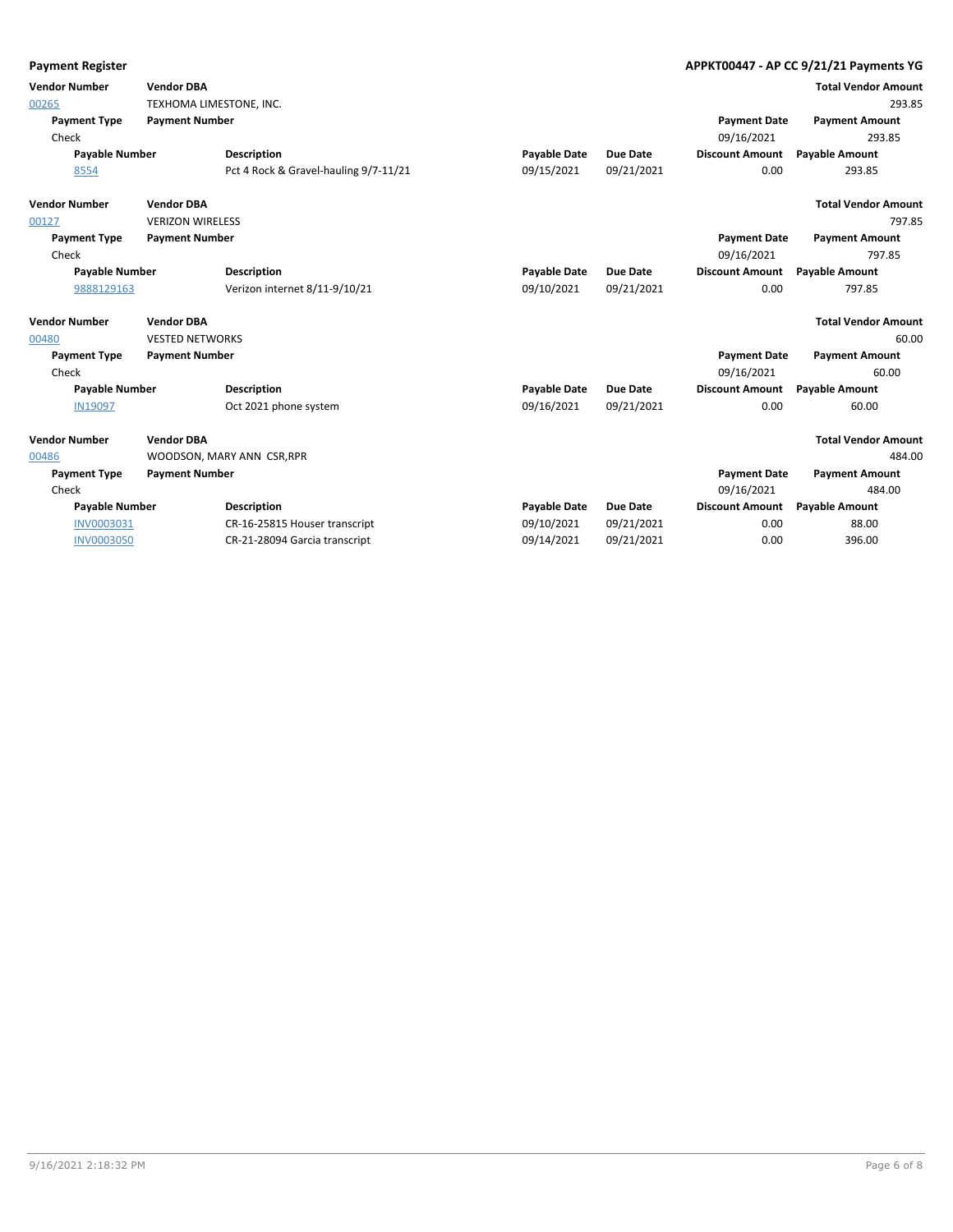## **Payment Summary**

| <b>Bank Code</b> | Type  |                       | Pavable<br>Count | Pavment<br>Count | <b>Discount</b> | Payment    |
|------------------|-------|-----------------------|------------------|------------------|-----------------|------------|
| Pooled Cash      | Check |                       | 65               | 43               | 0.00            | 119,708.12 |
|                  |       | <b>Packet Totals:</b> | 65               | 43               | 0.00            | 119.708.12 |